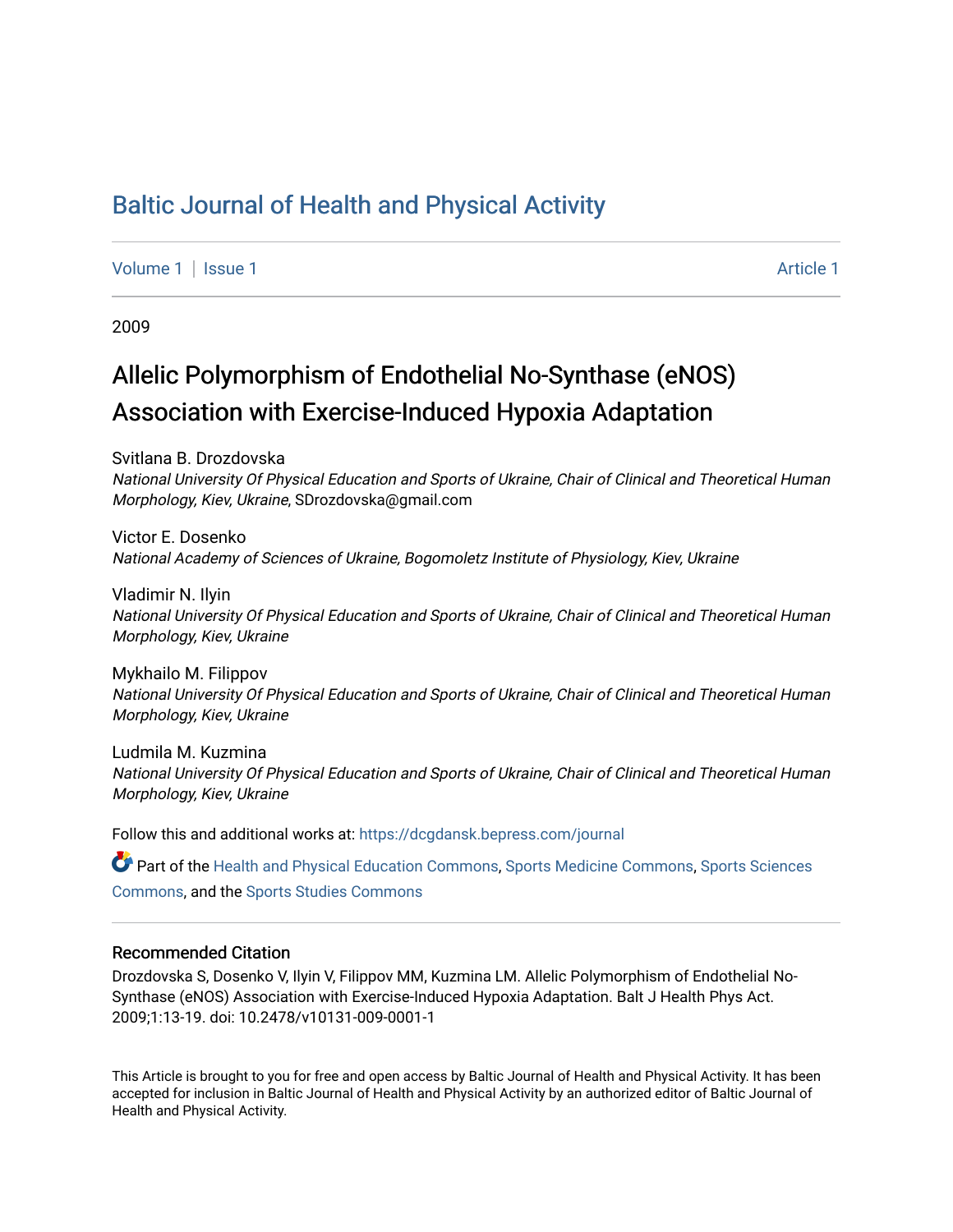|                                                                                                                                                                                                                                                                                                                                                                                                                                                                                                                                                                                                                                                                                                                                                                                                                                                                                                                                                        | <b>Allelic Polymorphism of Endothelial</b><br><b>No-Synthase (eNOS) Association</b><br>with Exercise-Induced Hypoxia Adaptation                                                                                                                                                                                                                                                                                                                                                                           |  |  |  |
|--------------------------------------------------------------------------------------------------------------------------------------------------------------------------------------------------------------------------------------------------------------------------------------------------------------------------------------------------------------------------------------------------------------------------------------------------------------------------------------------------------------------------------------------------------------------------------------------------------------------------------------------------------------------------------------------------------------------------------------------------------------------------------------------------------------------------------------------------------------------------------------------------------------------------------------------------------|-----------------------------------------------------------------------------------------------------------------------------------------------------------------------------------------------------------------------------------------------------------------------------------------------------------------------------------------------------------------------------------------------------------------------------------------------------------------------------------------------------------|--|--|--|
|                                                                                                                                                                                                                                                                                                                                                                                                                                                                                                                                                                                                                                                                                                                                                                                                                                                                                                                                                        | DOI: 10.2478/v10131-009-0001-1                                                                                                                                                                                                                                                                                                                                                                                                                                                                            |  |  |  |
| <b>Authors' Contribution:</b><br>A - Study Design<br>B - Data Collection<br>C - Statistical Analysis                                                                                                                                                                                                                                                                                                                                                                                                                                                                                                                                                                                                                                                                                                                                                                                                                                                   | Svitlana B. Drozdovska $^{(B,C,D)}$ <sup>1</sup> , Victor E. Dosenko $^{(A,B)}$ <sup>2</sup> ,<br>Vladimir N. Ilyin (A,D) <sup>1</sup> , Mykhailo M. Filippov <sup>(A,D)</sup> <sup>1</sup> ,<br>Ludmila M. Kuzmina <sup>(B,C,E)1</sup>                                                                                                                                                                                                                                                                   |  |  |  |
| D - Data Interpretation<br>E - Manuscript Preparation<br>F - Literature Search<br>G - Funds Collection                                                                                                                                                                                                                                                                                                                                                                                                                                                                                                                                                                                                                                                                                                                                                                                                                                                 | <sup>1</sup> National University of Physical Education and Sports of Ukraine, Kiev<br><sup>2</sup> National Academy of Sciences of Ukraine, Bogomoletz Institute of<br>Physiology, Kiev                                                                                                                                                                                                                                                                                                                   |  |  |  |
|                                                                                                                                                                                                                                                                                                                                                                                                                                                                                                                                                                                                                                                                                                                                                                                                                                                                                                                                                        | Key words: endothelial NO-synthase, polymorphism of the eNOS gene, hypoxia of<br>loading, finswimming, throwing                                                                                                                                                                                                                                                                                                                                                                                           |  |  |  |
|                                                                                                                                                                                                                                                                                                                                                                                                                                                                                                                                                                                                                                                                                                                                                                                                                                                                                                                                                        |                                                                                                                                                                                                                                                                                                                                                                                                                                                                                                           |  |  |  |
|                                                                                                                                                                                                                                                                                                                                                                                                                                                                                                                                                                                                                                                                                                                                                                                                                                                                                                                                                        | <b>Abstract</b><br><b>Background:</b> The aim of the study is to define the possibility of usage of the gene eNOS<br>polymorphisms as molecular-genetic markers of athletes' resistance to<br>exercise-induced hypoxia.                                                                                                                                                                                                                                                                                   |  |  |  |
| <b>Material/Methods:</b><br>127 highly qualified athletes were examined (30 persons are underwater<br>finswimmers, 41 – rowers and 56 sportsmen who practice speed and power<br>track and field exercises). The frequency of promotor polymorphisms and the<br>$7th$ exon of the eNOS gene in athletes engaged in finswimming and throwing<br>has been studied. The comparative analysis of the obtained data with the<br>frequency of allel variants of the eNOS gene has been carried out in athletes<br>engaged in speed-power sports and the individuals not going in for sports. To<br>study the influence of polymorphisms of this gene on individual values of<br>resistance to hypoxia, a gas analysis was conducted in the athletes practicing<br>rowing. During the study the eNOS gene expression was examined in<br>athletes practicing short-course underwater finswimming with apneapracticing<br>long distance swimming with a snorkel. |                                                                                                                                                                                                                                                                                                                                                                                                                                                                                                           |  |  |  |
| <b>Results:</b>                                                                                                                                                                                                                                                                                                                                                                                                                                                                                                                                                                                                                                                                                                                                                                                                                                                                                                                                        | The findings are evidence of a possible variant of influence of polymorphism<br>of the eNOS gene on the phenotype formation resistant to exercise-induced<br>hypoxia.                                                                                                                                                                                                                                                                                                                                     |  |  |  |
| <b>Conclusions:</b>                                                                                                                                                                                                                                                                                                                                                                                                                                                                                                                                                                                                                                                                                                                                                                                                                                                                                                                                    | In the athletes practicing underwater finswimming, the occurrence of the<br>allelic variant of C/C $T^{786} \rightarrow C$ promoter polymorphism and T/T-variant in exon<br>7 of the gene of NO-synthase is lower than in the general population of<br>Ukraine and in the athletes of speed and power type of sports, which may be<br>the result of selection and be important for peculiarities of the development of<br>resistance to exercise-induced hypoxia with different types of muscle activity. |  |  |  |
| Word count: 2217<br>Tables: 3                                                                                                                                                                                                                                                                                                                                                                                                                                                                                                                                                                                                                                                                                                                                                                                                                                                                                                                          | Received: May 2009                                                                                                                                                                                                                                                                                                                                                                                                                                                                                        |  |  |  |
| Figures: 2                                                                                                                                                                                                                                                                                                                                                                                                                                                                                                                                                                                                                                                                                                                                                                                                                                                                                                                                             | Accepted: June 2009                                                                                                                                                                                                                                                                                                                                                                                                                                                                                       |  |  |  |
| References: 10                                                                                                                                                                                                                                                                                                                                                                                                                                                                                                                                                                                                                                                                                                                                                                                                                                                                                                                                         | Published: September 2009                                                                                                                                                                                                                                                                                                                                                                                                                                                                                 |  |  |  |

Address for correspondence:

Svitlana B. Drozdovska, Ph.D.

National University Of Physical Education and Sports of Ukraine, Chair of Clinical and Theoretical Human Morphology Fizkultury Str. 1, 03680 Kyiv, Phone: +38(044) 287-54-52, e-mail: SDrozdovska@gmail.com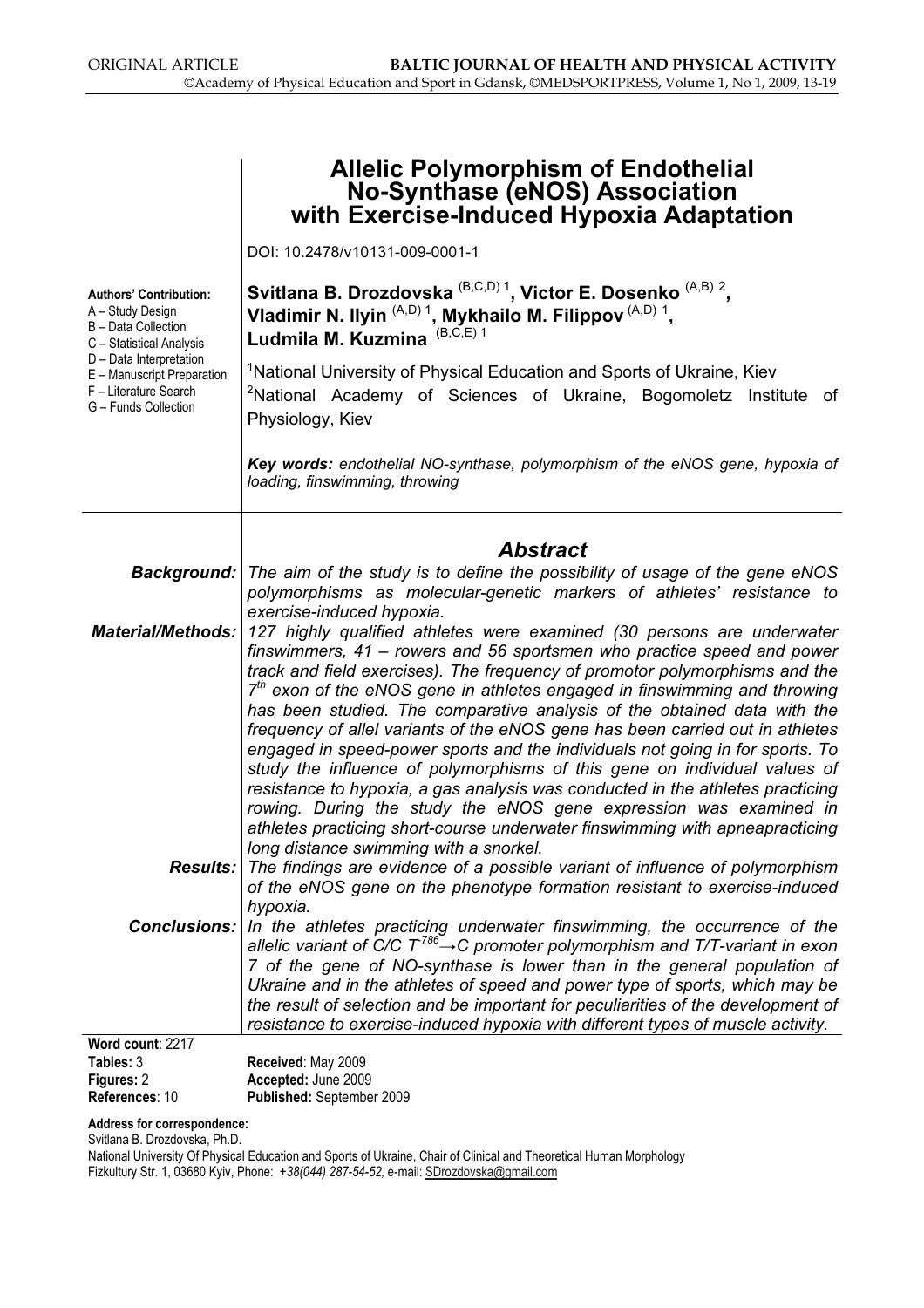#### **Background**

It is well-known that nitric oxide (NO) takes part in the processes of the organism adaptation to different types of hypoxia [1]. Its concentration in plasma and erythrocytes increases in the case of hypoxic and circulatory hypoxia [2].

NO concentration in blood depends on the activity of the enzyme of NO-synthase. Gene polymorphism of this enzyme may influence the gene expression and, as a consequence, individual capabilities of triggering the mechanisms of hypoxia compensation [3].

The eNOS gene is located on chromosome 7q35-36 and comprises 26 exons. Among 15 allelic variants of this gene three variants of polymorphism are the most influential. These are the transversion of  $T^{786} \rightarrow C$  in the gene eNOS promoter, the transversion of  $G^{894} \rightarrow T$  in exon 7, resulting in the substitution of glutamine to asparagine at position 298 in the eNOS protein, and a variable nucleotide number of tandem repeats in intron 4 (4a/b).

By now, only the effect of the intron 4 а/b and G894T polymorphisms of the gene eNOS on the muscle activity and high-altitude adaptation success have been studied [4].

According to the data of Ukrainian researchers, the polymorphism in intron 4 does not considerably affect both the intensity of the eNOS gene expression or the activity of this protein, which explains its insignificant influence on the development of cardiovascular diseases [5, 6].

The allelic polymorphism in exon 7 ( $G^{894} \rightarrow T$ ) of the gene eNOS contributes greatly to the development of essential arterial hypertension in children and teenagers. The Т/Т variant of this polymorphism is observed 3 times more frequently in patients than in healthy subjects. But the greatest influence on the eNOS gene expression is exerted by the allelic promoter polymorphism of this gene [6, 7]. The presence of the C allele at position 786 of the promoter results in a decrease in its activity, while a lack of eNOS, which takes place in this case, is a reason for the synthesis reduction and a release of nitric oxide and endothelium dysfunction.

The intensity of the gene expression of the endothelial NO-synthase is 35% lower in the case of the С/С promoter genotype than in the case of the Т/Т variant, and the activity of NO production by platelets in the subjects with the C/C promoter variant is 2,1 times lower than with the T/T genotype.

Besides, the fact of the increase in expression of the eNOS gene caused by musle activity is considered as proven [8, 9, 10].

Thus, the aim of our study is to define the possibility of usage of the gene eNOS polymorphisms as molecular-genetic markers of athletes' resistance to exercise-induced hypoxia.

The researchers have set the following tasks:

- to study the occurrence of the gene eNOS polymorphous variants in sportsmen adapted to exercise-induced hypoxia.
- to examine the regularities of changes of this gene expression with different variants of the gene and adaptation to different physical exercises.

#### Material and Methods

During the study 127 highly qualified athletes were examined (30 persons are underwater finswimmers, 41 – rowers, and 56 – sportsmen who practice speed and power track and field exercises (track and field jumps, sprints, throwings).

In all these sports types, oxygen deprivation (exercise-induced hypoxia) is observed in the muscular tissue with the intensification of the function of the neuromuscular system. However, the manifestations of hypoxia are different. In speed and power track and field exercises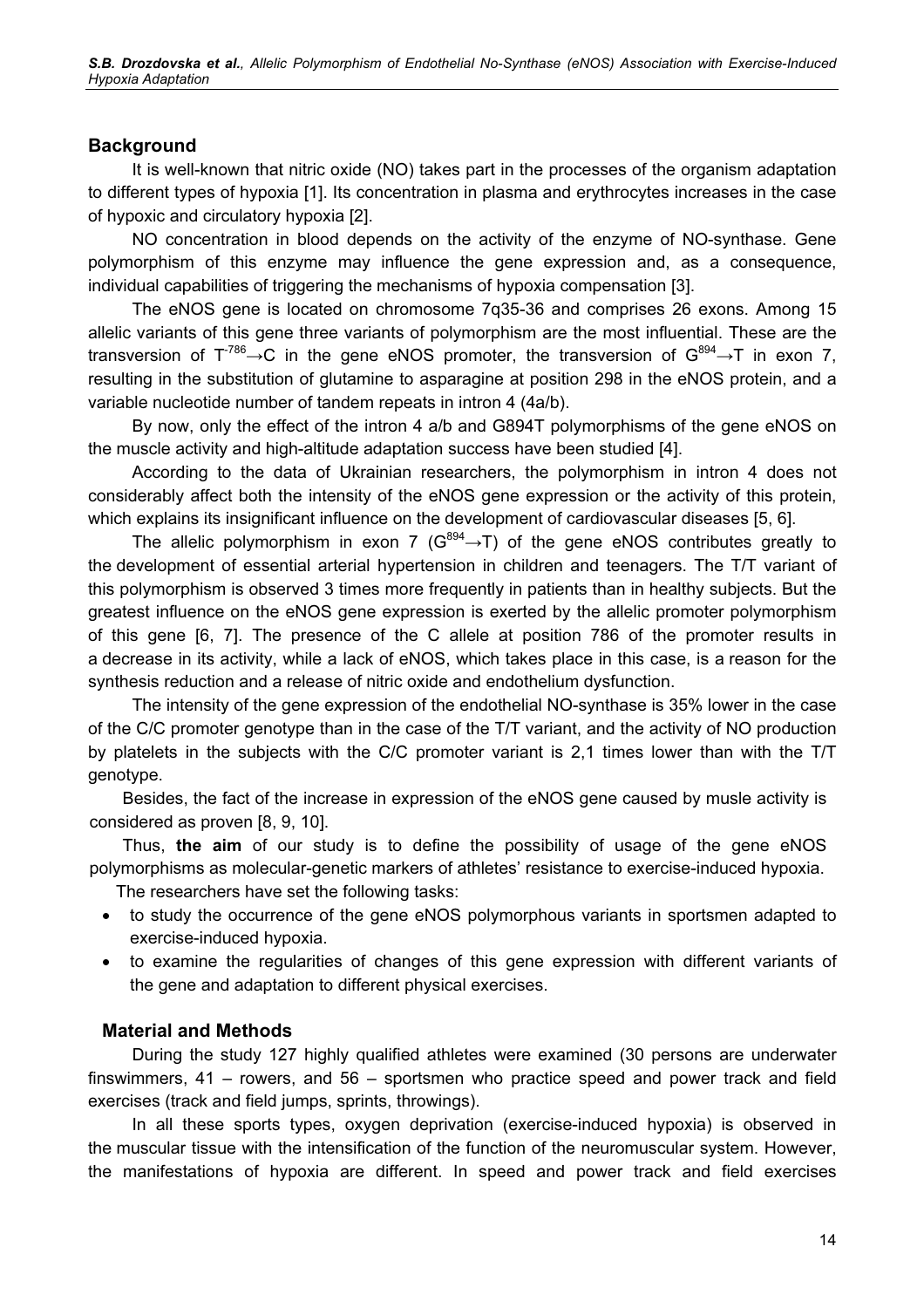the mechanism of hypoxia development is connected with complete absence of  $O<sub>2</sub>$ . In underwater finswimming the character of exercise-induced hypoxia development is different: for a period of time there is a use of oxygen supply connected with myoglobin and haemoglobin as well as with oxygen, present in residual lung volumes. In rowing exercise-induced hypoxia development is predetermined by the cardio-respiratory system capabilities.

The control group included 147 subjects, not engaged in sports. DNA was isolated from the buccal epithelium. Using the method of polymerase chain reaction (PCR) with the following analysis of the length of restriction fragments, the  $T^{786} \rightarrow C$  polymorphism of the promoter and the  $G^{894} \rightarrow T$  polymorphism of exon 7 of the eNOS gene were determined. RNA was isolated from the venous blood platelets The eNOS gene expression was determined using the method of real time polymerase chain reaction (Fast 7500 Real Time PCR System (Applied biosystems, USA)).

The adaptation to exercise-induced hypoxia was assessed using the gas analysis, where findings were received by means of an automatic gas analyzer of the "Oxycon Pro" type (Jeager, Germany). Loading tests were conducted using the ergometer Concept 2 INDOOR POWER.

#### Results and Discussion

The analysis of occurrence of the allelic variants of  $T^{786} \rightarrow C$  promoter polymorphism (Tab.1) has shown that the frequency of normal Т/Т homozygotes among the sportsmen practicing underwater finswimming, adapted to work of mainly anaerobic character of energy supply with hypercapnia development, was 33.5% higher (P=0.0016) in comparison with a similar frequency in the control group. In the sportsmen specialized in speed and power sports types, it was only 21.2% (Р=0.024) higher than in the control group, and in the sportsmen practicing rowing, it was 6.5% higher. The C/C allelic variant in the group of the sportsmen practicing rowing was observed least often. The minimum frequency of the unfavourable C allele was observed in the group of athletes, practicing underwater finswimming (16.7 % lower than in the control group) (Fig. 1).

| Genotype                    | Underwater<br>finswimming<br>$(n=30)$ | Athletes of speed<br>and power kinds of<br>sports $(n=56)$ | Rowing<br>$(n=41)$ | Control group<br>$(n=147)$ |
|-----------------------------|---------------------------------------|------------------------------------------------------------|--------------------|----------------------------|
| $T/T$ , n $(\%)$            | 22(73)                                | 34(60.7)                                                   | 19 (46)            | 58 (39.5)                  |
| $T/C$ , n $(\%)$            | 5(17)                                 | 19 (33.9)                                                  | 20 (49)            | 75 (51.0)                  |
| $C/C$ , n $(\%)$            | 3(10)                                 | 3(5.4)                                                     | 2(5)               | 14(9.5)                    |
| Frequency of<br>C allele, % | 18.3                                  | 22.3                                                       | 29.3               | 35                         |

| Tab. 1. Distribution of the allelic variants of $T^{786} \rightarrow C$ promoter polymorphism of the endothelial NO-synthase |  |  |  |
|------------------------------------------------------------------------------------------------------------------------------|--|--|--|
| in the sportsmen engaged in different types of sports (%)                                                                    |  |  |  |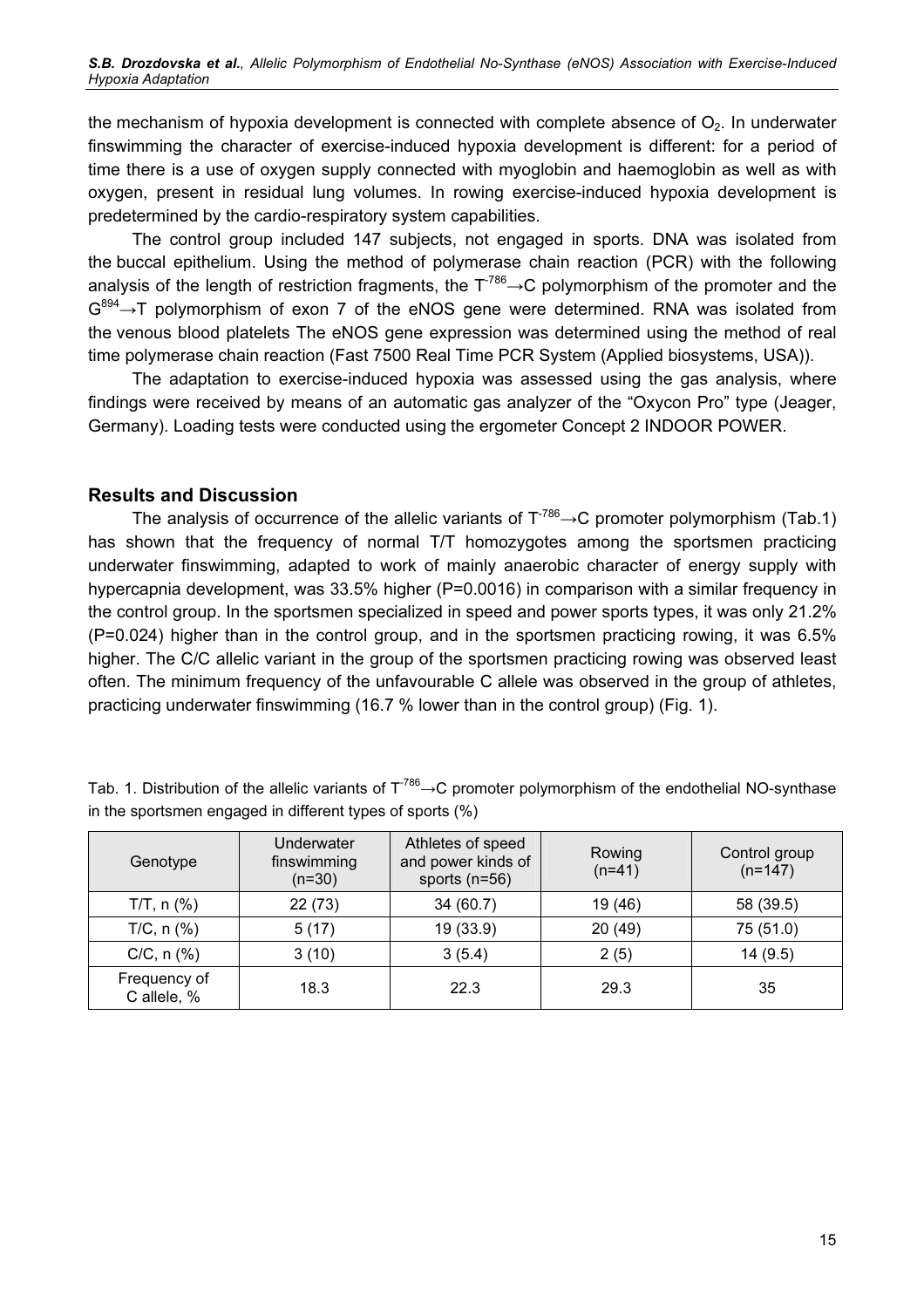

Fig. 1. Frequency of C allele of T >C promoter polymorphism of the eNOS I the athletes engaged in different kinds of sports (%)

The most of significant differences from other samplings in the distribution of the allelic variants of this polymorphism were observed in the group of athletes practicing underwater finswimming (Tab. 2).

| Group                 | Underwater finswimming | Rowing                   | Athletes of speed and<br>power kinds of sports |
|-----------------------|------------------------|--------------------------|------------------------------------------------|
| Control group         | $0.0016*$              | 0.54                     | $0.024*$                                       |
| Rowing                | $0.019*$               | $\overline{\phantom{0}}$ | 0.33                                           |
| Speed and power types | 0.205                  | 0.33                     | $\overline{\phantom{a}}$                       |

Tab. 2. Significant differences of the samplings in distribution of the allelic variants of  $T^{786} \rightarrow C$  promoter polymorphism of the endothelial NO-synthase using  $\chi^2$  test

\*significant differences

The analysis of occurrence of the allelic variants of  $G^{894} \rightarrow T$  polymorphism in exon 7 of the еNOS gene (Tab. 3) has shown that the G/G variant of polymorphism in exon 7 was observed 1.5 times more often in the sportsmen adapted to hypoxia than in the sportsmen of speed and power types of sports. The G/T genotype was observed nearly 3 times more often in the sportsmen of both groups than in the control group. The T/T genotype in the athletes adapted to hypoxia was not detected, while in the athletes, adapted to speed and power stress it was observed twice less frequently than in the control group.

To study the presence of interdependence between polymorphous gene variants and sports achievements, all athletes were divided into 2 groups: highly qualified (world-class athletes and master of sports) and qualified (candidate master and first-class sportsmen) (Fig. 2).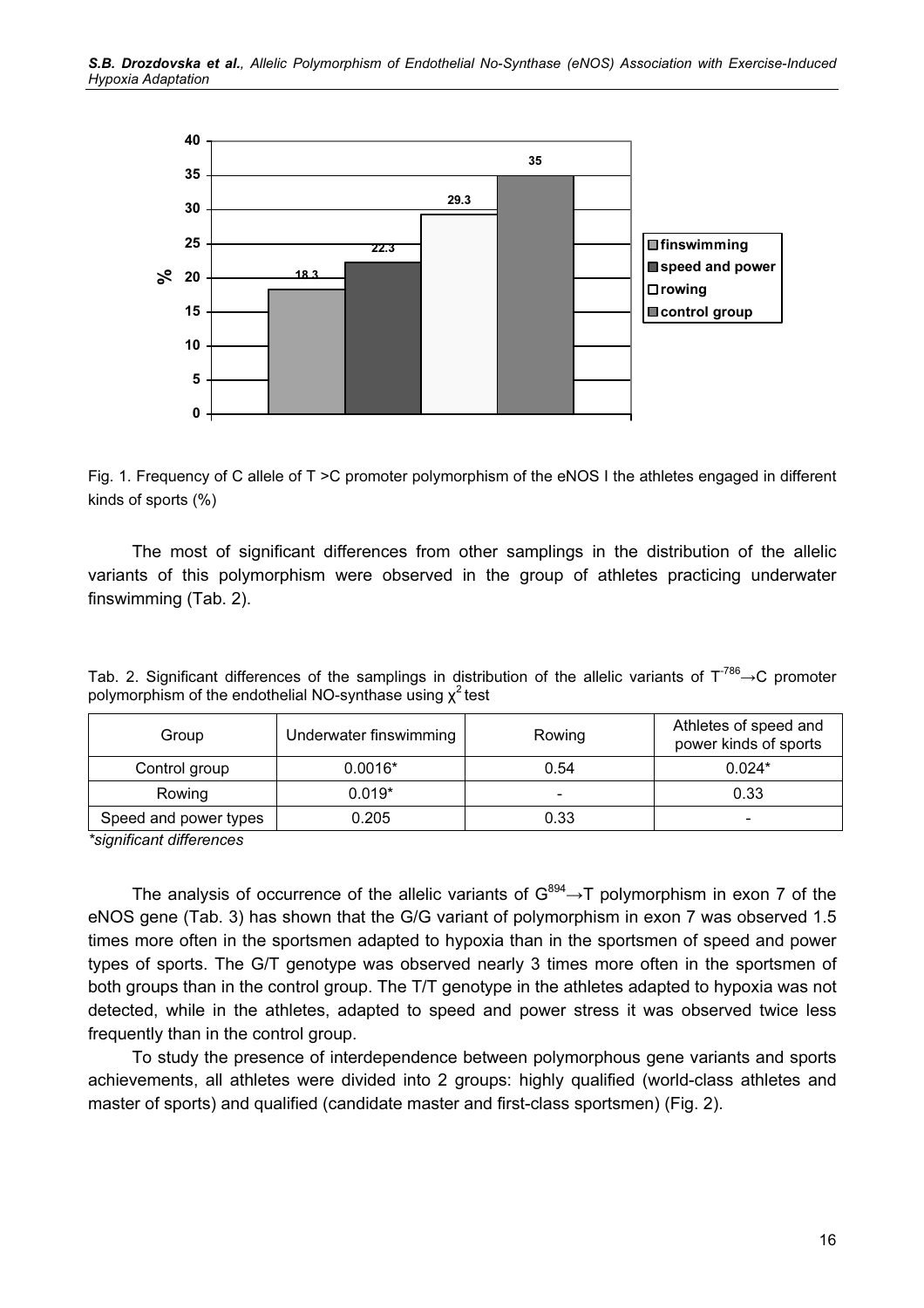Tab. 3. Distribution of the allelic variants of  $G^{894} \rightarrow T$  polymorphism in exon 7 in the athletes of different kinds of sports (%)

| Genotype                   | Underwater<br>finswimming<br>$(n=19)$ | Speed and power<br>types of sports<br>$(n=14)$ | Control group<br>$(n=89)$ | $P_1$ | P <sub>2</sub> | $P_3$ |
|----------------------------|---------------------------------------|------------------------------------------------|---------------------------|-------|----------------|-------|
| $G/G, n (\%)$              | 9(47.4)                               | 4(28.6)                                        | 28 (31.5)                 | 0.3   | 0.9            | 0.3   |
| $G/T$ , n $(\%)$           | 10(52.6)                              | 9(64.3)                                        | 57 (64.0)                 |       |                |       |
| $T/T$ , n $(\%)$           | 0(0)                                  | 1(7.1)                                         | 4(4.5)                    |       |                |       |
| Frequency of C<br>allele,% | 26.3                                  | 39.25                                          | 36.5                      |       |                |       |

P<sub>1</sub> − probability of absence of differences between the group of underwater finswimmers and the control group;

P<sub>2</sub> − probability of absence of differences between the group of speed and power types of sports and the control group; P<sub>3</sub> − probability of absence of differences between the group of underwater finswimmers and the group of speed and power types of sports.

 $\star$  probability of differences if p<0.05 using  $\chi^2$  test



Fig. 2. Distribution of the allelic variants of Т-786→С promoter polymorphism of the eNOS gene in the athletes of different qualifications (%)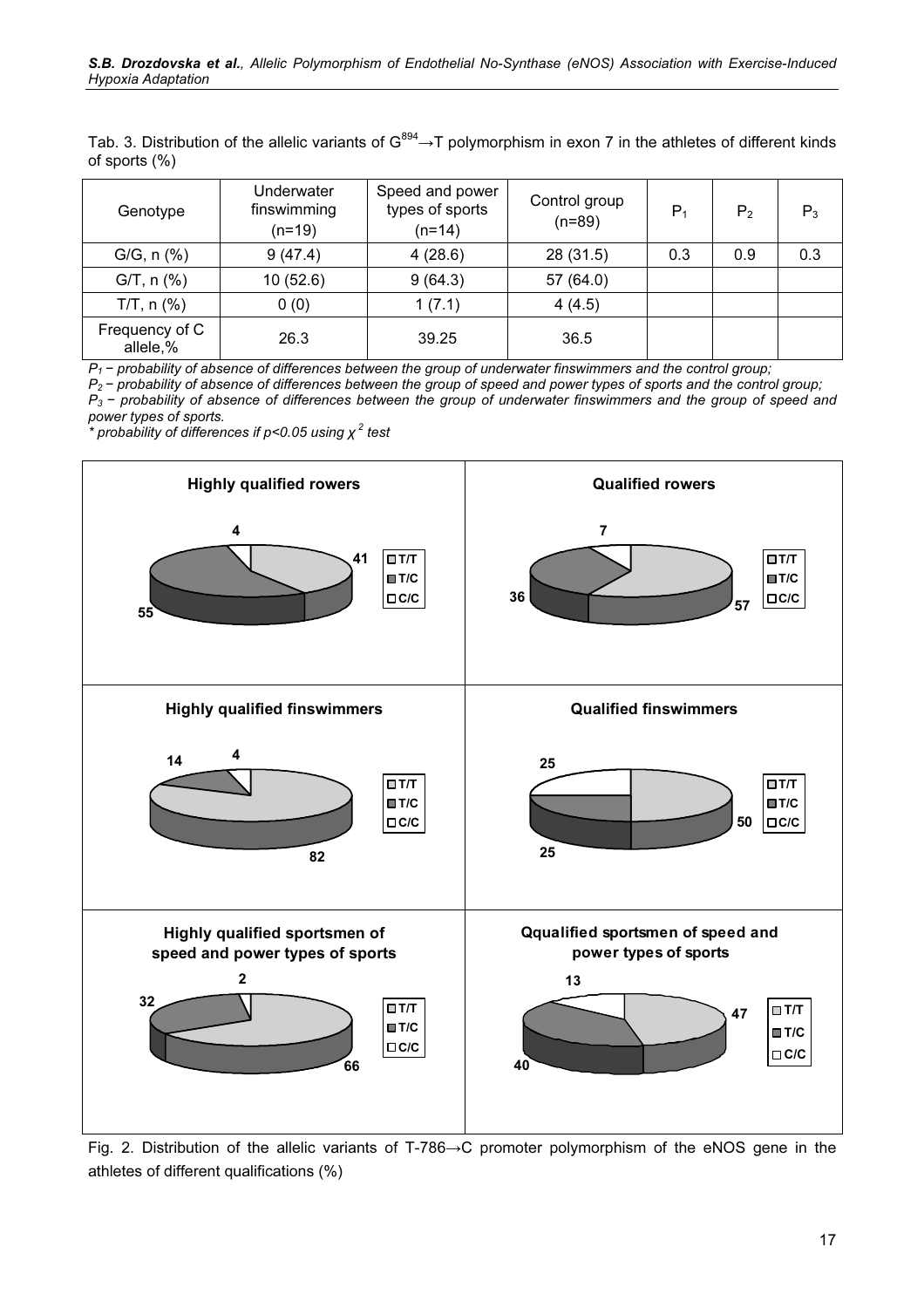In the groups of athletes practicing underwater finswimming and speed and power types of sports, one tendency may be outlined: in the groups of highly qualified sportsmen the favourable Т/Т variant is observed more frequently (32% more frequently in the group of underwater finswimming and 19% more frequently in the group of speed and power kinds of sports), while the unfavourable С/С variant is observed less frequently than in the groups of qualified athletes.

In the group of athletes practicing rowing, this tendency is not observed, because in this kind of sports an athlete's qualification depends not only on his/her functional cardio-respiratory system capabilities but also on power capabilities and on the capabilities of the remaining members of the boat crew.

To study the influence of polymorphisms of this gene on individual values of resistance to hypoxia, a gas analysis was conducted in the athletes practicing rowing. The effect of exerciseinduced hypoxia was estimated by the capability of increasing oxygen intake, by the character of its compensation by means of cardio-respiratory system capabilities. We have also taken into account the indices of cardinality equivalence to every liter of the consumed oxygen. We have assessed the efficiency of external respiration system by a ventilation equivalent and breathing cycle oxygen effect as well as the blood circulatory system by oxygen pulse.

Insufficiency of the present material does not allow us to confirm the reliability of the results, but we have identified a tendency which proves that in the athletes with the T/T gene variant the breathing system capacity and maximum aerobic capacity are higher than in the sportsmen with Т/С, but the efficiency of the cardio-respiratory system is lower.

Using a standard test with graded work capacity up to the moment of a voluntary refuse to continue the work, the maximum oxygen intake made 5371.7±419.7 mL/min. in the athlete with the Т/Т allelic variant, and 4974.17±407.41 mL in the athlets with the Т/С variant.

Oxygen uptake per kg of body weight in the athletes with the Т/Т variant (58.7+2.4) was higher than in the athlets with T/C - 54.90+5.26.

Judging by the respiratory coefficient indices, the athletes with the Т/С variant have a higher activity of anaerobic processes in energy supply (Т/С – 1.24±0.06; Т/Т – 1.11±0.07).

The cardiac cycle oxygen effect (oxygen pulse), characterized by the heart activity efficiency in athletes, is higher in the athletes with the Т/Т variant (in the ones with the Т/Т variant, it corresponds to 193.25 $\pm$ 5.74 mL·beats<sup>-1</sup>, while in the sportsmen with T/C – 196.84 $\pm$ 79.81 mL·beats<sup>-1</sup>). Yet the ventilation equivalent in the sportsmen with the Т/Т variant is lower than in the sportsmen with the T/C variant. These questions are to be further studied, but the fact that the breathing cycle oxygen effect is higher is the evidence of lung ventilation efficiency.

During the study the eNOS gene expression was examined in 20 athletes practicing underwater finswimming. During the examination the athletes were in the contest season of training before the main competition of the season. All the subjects were divided into 2 groups: athletes adapted to anaerobic loading (practicing short course underwater finswimming with apnea) and adapted to aerobic loading (practicing long distance swimming with a snorkel).

During our study we have determined that in the athletes practicing short distance swimming with apnea, the eNOS gene expression  $(4.753\pm0.766)$  was higher ( $p\leq 0.05$ ) than in the athletes practicing long distance swimming with a snorkel (0.246±0.072). The interdependence between the qualification of a sportsman and gene expression level has not been established in our work. In the athletes with the T/T genotype with  $T^{786} \rightarrow C$  promoter polymorphism, the eNOS gene expression is higher than in the group of the athletes with the Т/С and С/С genotype.

The findings are evidence of a possible variant of influence of polymorphism of the eNOS gene on the phenotype formation resistant to exercise-induced hypoxia.